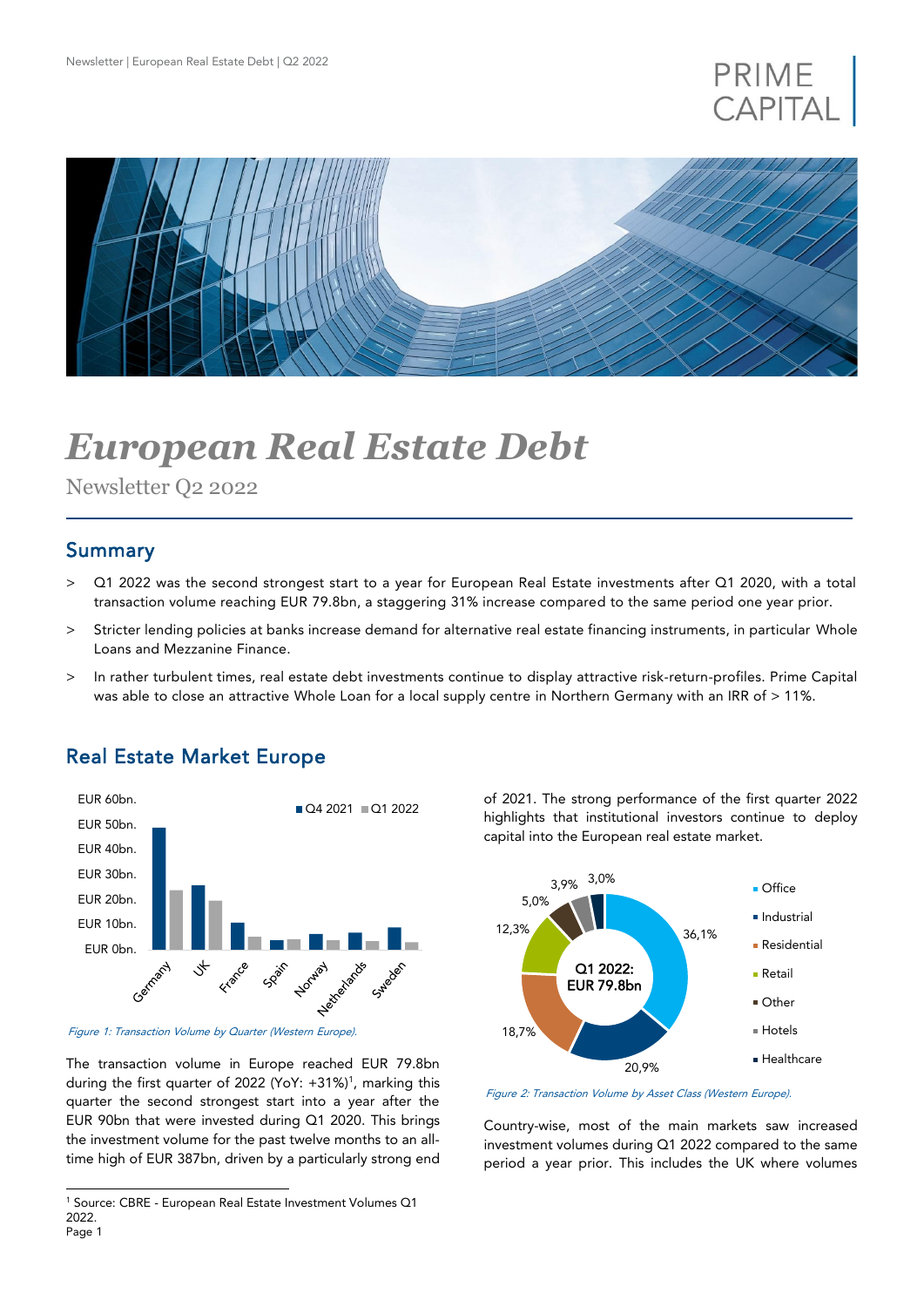were up 52%, Germany (+51%), BeNeLux (+29%), and the Nordics (+33%). However, not all countries were able to enjoy a firm rebound in investment volumes. France is one of the major markets that saw a continuous drop in transaction volumes (-41%), adding more fragmentation to the European investment market.

On a sector level, the industrial sector displayed outstanding performance during the first quarter of the year with increases in investment volume of +993% in Norway, +402% in Spain, +112% in Germany, and +93% in Italy. These figures highlight investors' interest in industrial assets which is fuelled by expectations of rental growth resulting from low vacancy rates and rising demand due to continuous increase in e-commerce activity.

The office segment has outperformed the first quarters of the previous two years in Q1 2022 with investment volumes up 78% versus Q1 2021 and +4% versus Q1 2020. Investors are mainly focused on high-quality, sustainable assets in prime location, driving up competition for such assets. Lower quality assets on the other hand are lagging behind as investors are cautious about the capex needs associated with bringing these assets to adequate sustainability standards.

As the impact of covid-19 on consumer spending and travel continues to recede, the Retail and Hotel sectors saw a firm recovery during the first quarter of 2022, up 72% and 3%, respectively. France and Norway saw the strongest ever Q1 investment volumes in Retail, while Spain witnessed a record-breaking start to the year in Hotels, demonstrating a buoying investor sentiment for these asset classes.

In contrast to most segments, Residential and Healthcare started off the year slower with investment volumes down - 18% YoY. While investors remain interested in both segments, investment activity has been slowed down by insufficient stock availability.

#### Mezzanine and Whole Loan Financing Market Overview<sup>2</sup>

During the first quarter of 2022 we have observed stable returns for Whole Loan and Mezzanine debt strategies for existing properties. The average IRR for Whole Loan financings ticked 50bps higher in Q1 2022 compared to the previous quarter at 550bps (Figure 3). The returns for Mezzanine financings, on average, slid slightly by 10bps to 9.8% (Figure 4) in Q1 2022, and remained significantly above the two year average IRR of 8.7%. LTVs for Whole Loans remained flat at 75% (Figure 3) during the first quarter, while

PRIME **CAPITA** 

ticking marginally higher for Mezzanine financings at 76%, down 100bps compared to the previous quarter.



Figure 3: LTV and margins for existing properties Whole Loan financing in Europe.



Figure 4: LTV and margins for existing properties Mezzanine financing in Germany.

Project developments offered slightly higher Whole Loan returns in Q1 2022 with 6.5% on average, compared to 6.4% in Q4 2021. Returns for Mezzanine financing remained stable for project development strategies, with average IRRs of 11.5%, 70bps higher compared to the last quarter of 2021. Whole Loan LTCs for project developments have also remained almost constant, at 71% in Q1 2022, 100bps higher than in Q4 2021 and mezzanine loan LTCs, which saw only a slight decrease (-100 basis points) and stood at 82% in Q1 2022.

l

Page 2

 $^2$  The aggregated data in this section is based on the transactions conducted by Prime Capital (closed- pipeline- and rejected-deals).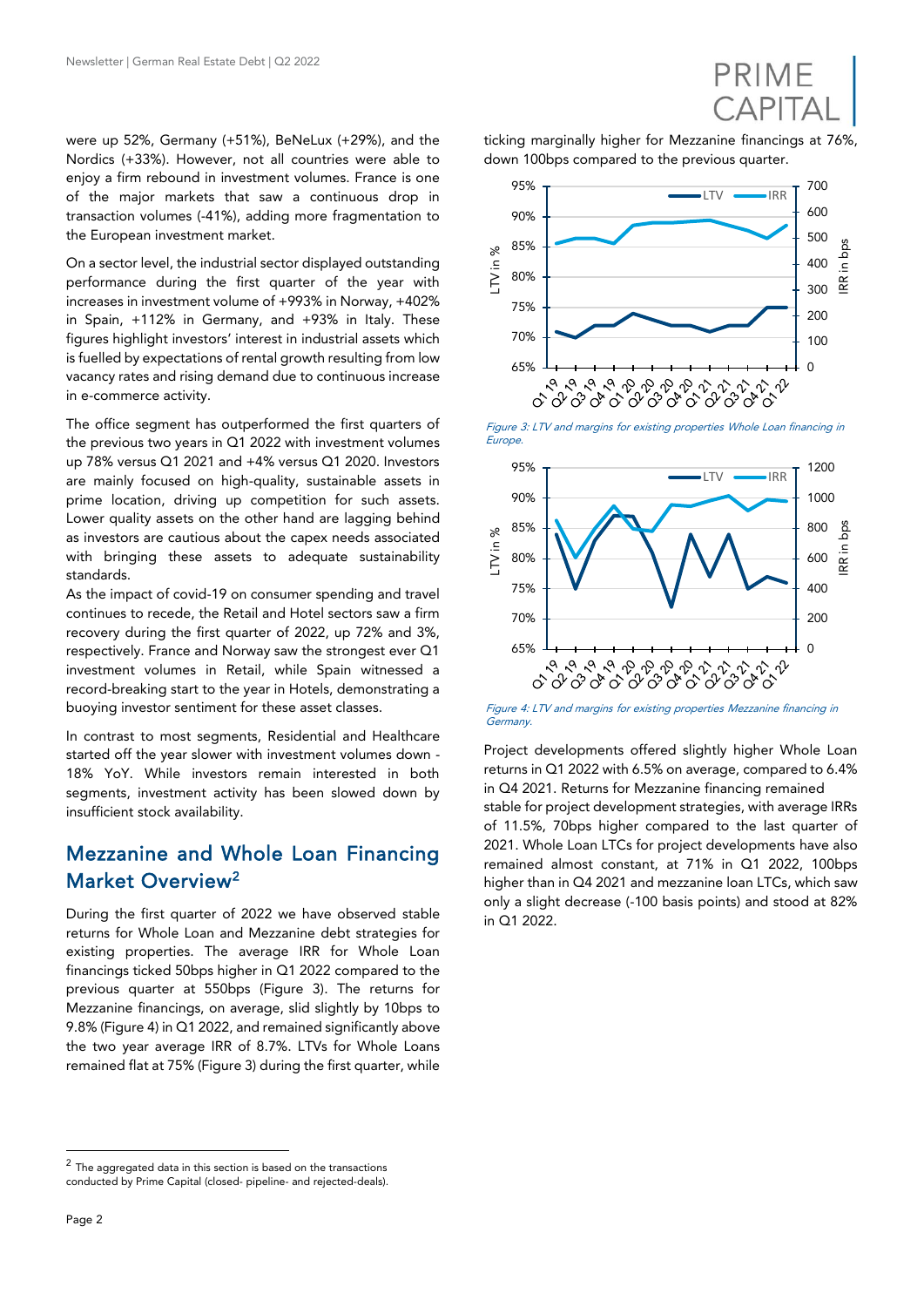

Figure 5: LTC and margins for Whole Loan project development financing in **Europe** 



Figure 6: LTC and margins in Mezzanine project development financings in **Germany** 

#### Inflation – Uncertainty in the lending market

The mix of war in Ukraine, rising commodity prices and high inflation is leading to a downturn in sentiment among banks for real estate financing. In addition, long-term interest rates have risen sharply and in recent months have made the biggest jumps in decades. If the shortages of goods and raw materials persist or even worsen, inflation could rise further. This would in turn likely push interest rates further up. In addition to higher market interest rates, banks are increasingly demanding risk premiums in these uncertain times, especially after the supervisory authorities criticized stability risks in the German real estate market and announced macro prudential measures. Also, surcharges due to stricter requirements for risk-weighted assets under Basel IV, which have to be applied since 2022, have the potential to slow down lending and worsen financing conditions.

At Prime Capital, we see our Real Estate Debt business well equipped for an environment with monetary uncertainty and policy changes. Our financing focus is on core+, value-add and project developments - thus we achieve high returns with short maturities. The short average loan life gives us the



opportunity to react quickly to rate changes and invest repaid funds at adjusted conditions, while our Whole Loans and Mezzanine financings provide wide enough spreads to offer adequate returns on outstanding loans, even as (senior) interest rates tick higher. Moreover, rents of indexed leases adjust to higher levels in case of inflation. Rental income would increase (with a certain time lag) and continues to allow for the continued servicing of interest and principal. In addition, new leases are concluded at levels in line with the market, which are then higher due to inflation.

For all of our closed financings, we've structured financial covenants to mitigate cash flow and refinancing risks as well as further qualitative covenants in order to protect our debt investment appropriately. In our view, risk management is characterized by sound financing structures in prosperous times in order to be adequately protected in the event of a deterioration in market environment. In addition our portfolio management performs close monitoring of cash flow and market value covenants and enables timely activation of appropriate measures.

### Sample Q2 2022 Whole Loan transaction

Amongst others in Q2 2022 our real estate debt team was able to close an attractive Whole Loan financing for an expanding local supply centre in Northern Germany. The asset is fully let with a well-diversified tenant base from the resilient food retail asset class and DIY store to serve daily needs. The sponsor plans to modernize the current building and add another building to the complex, as demand for additional space from current and new tenants is very high. We have provided a Whole Loan of  $>$  EUR 25m to support the project. The transaction offers an exceptional risk-return profile with a strong security package including a 1<sup>st</sup> ranking mortgage, a guarantee over the entire loan amount incl. interest provided by the sponsor and an IRR >11%.

> EUR 25m Real Estate financing for a resilient local supply centre in the north of Germany

| Region                           | North Germany                     | Rank                                    | Senior (Whole<br>Loan)                                                                       |
|----------------------------------|-----------------------------------|-----------------------------------------|----------------------------------------------------------------------------------------------|
| <b>Sector</b>                    | <b>Retail Park</b><br>(food, DIY) | <b>Size</b>                             | EUR > 25m                                                                                    |
| <b>Strategy</b>                  | Existing                          | Term                                    | c. 2 years                                                                                   |
| <b>WALT</b>                      | >6 years                          | ĽTV                                     | $< 75 \%$                                                                                    |
| Rental<br>income                 | >EUR 1,7m                         | <b>IRR</b>                              | $>11.0\%$                                                                                    |
| <b>Exit Value</b>                | EUR 43m                           | <b>Covenants</b>                        | LTV, debt-to-<br>rent, mile-<br>stones                                                       |
| <b>Total</b><br>project<br>costs | c. EUR 33m                        | <b>Collaterals</b><br>(among<br>others) | 1 <sup>st</sup> ranking land<br>charge, 1 <sup>st</sup><br>ranking<br>pledges,<br>quarantees |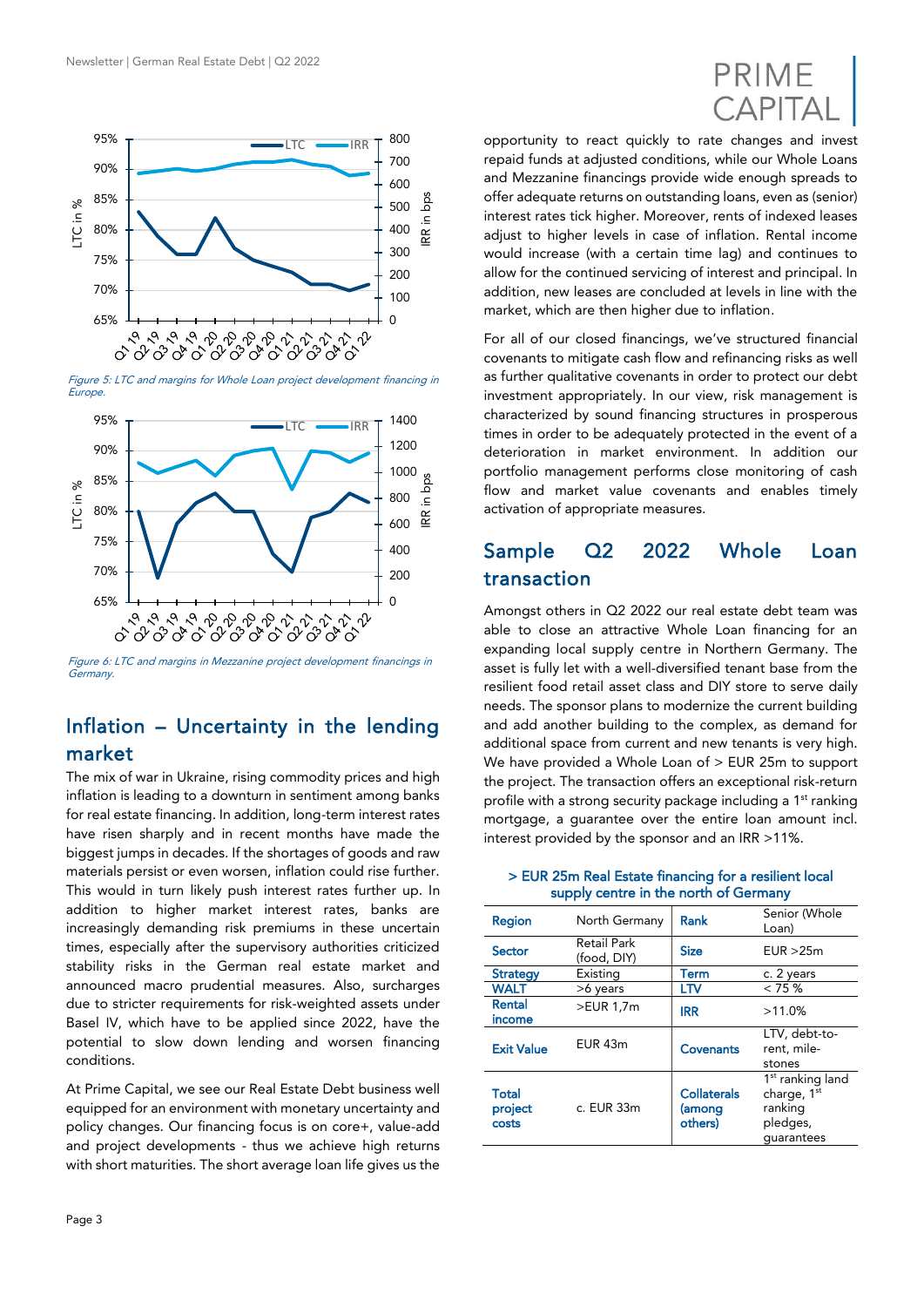

## About Prime Capital's Private Debt Team

Our team has been active in the Real Estate Debt market for many years, with a particular expertise in Mezzanine and Whole-Loan transactions and has already carried out transactions of more than EUR 700m. In addition, our wider Private Debt Team invests into Transport Debt, Infrastructure Debt and Corporate Lending. We expect significant further growth in these areas, which provide attractive risk-adjusted returns to our investors.

Prime Capital's Private Debt Team manages assets in excess of EUR 2bn across private debt segments on behalf of institutional investors. Further information about Prime Capital AG can be found on our website [www.primecapital](http://www.primecapital-ag.com/)[ag.com.](http://www.primecapital-ag.com/)

#### Contact:



Dennis Davidoff Director Real Estate Debt

Prime Capital – Portfolio Management Private Debt impd@primecapital-ag.com